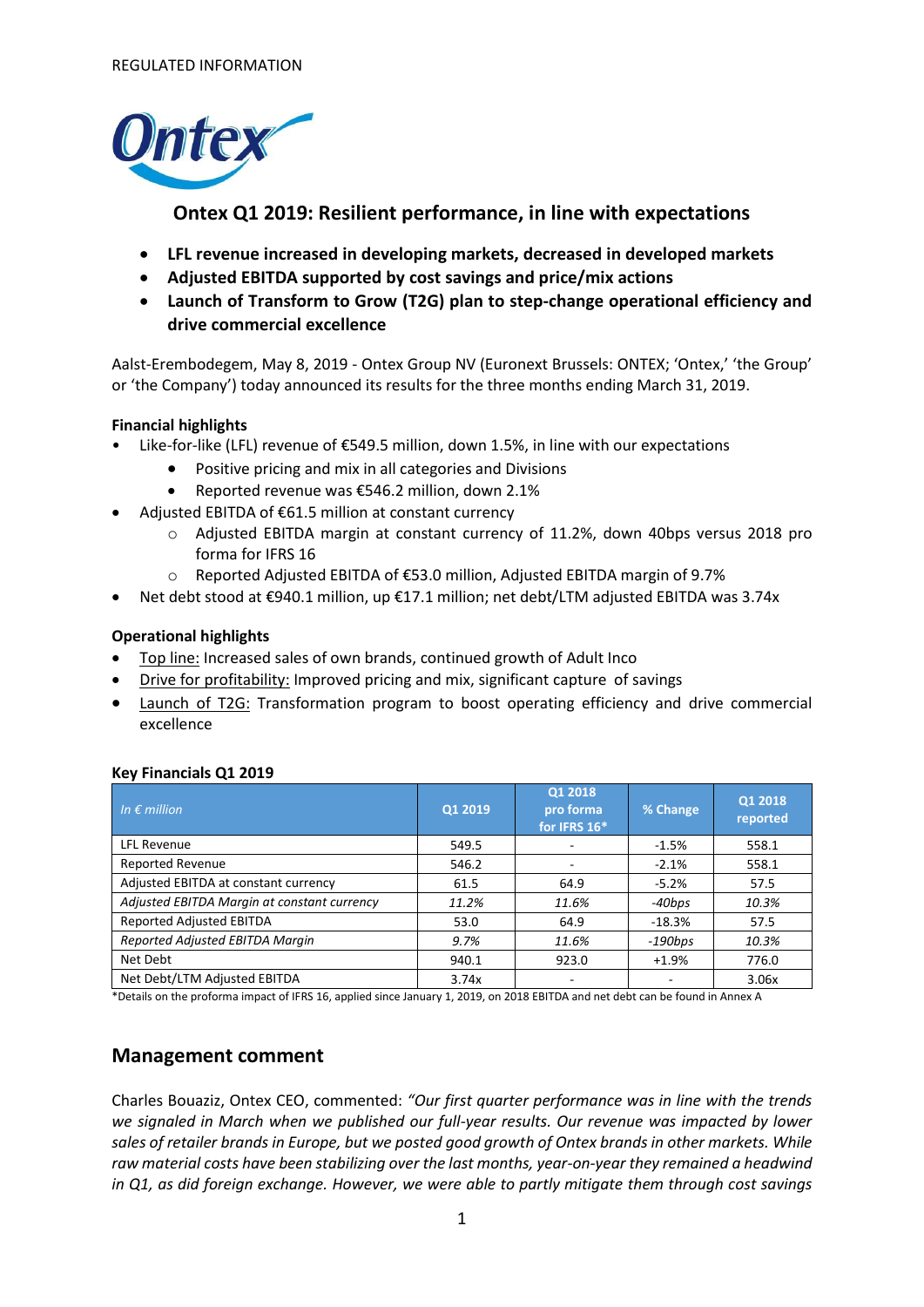*and pricing actions. The T2G program that we are unveiling today at our Investor Update in London will boost operational efficiency and drive commercial excellence, taking Ontex to the next level by accelerating the execution of our strategic priorities and value creation."* 

## **Launch of T2G to boost operational efficiency and drive commercial excellence**

Ontex is launching its Transform2Grow plan, which will be presented during our Investor Update, taking place today (see page 5 for details). The T2G plan has two main objectives:

- Boost operational efficiency by reinvigorating our manufacturing strengths, optimizing transportation and warehousing, leveraging scale in procurement and enhancing innovation strengths in product design
- Drive commercial excellence by increasing focus on high-growth product segments, offering a more differentiated value proposition to customers and adapting our innovation process to increase speed to market.

Further details can be found in a separate press release published today on [www.ontexglobal.com](http://www.ontexglobal.com/)

## **2019 Outlook**

We anticipate continued, but stabilizing, raw material and FX headwinds. Pricing, mix improvement and cost savings actions should attain their full effect in the second half of the year.

In this context, Ontex expects:

- Broadly stable sales at constant FX, with top-line growth in developing markets and lower revenue in developed markets;
- Stable Adjusted EBITDA at constant FX;
- Capex of 4.5% to 5.0% of revenue excluding T2G-specific Capex.

## **Market Dynamics**

Trends in the personal hygiene markets where Ontex is present were similar at the start of 2019 to those of the second half of 2018. We saw some price improvements in Babycare outside of Europe, Adultcare category growth remained solid and was primarily volume-driven, while Femcare was broadly stable. Retailer brands continued to enjoy a strong performance in Babycare, with higher shares in Europe and North America.

Most commodity raw material market indices were at a higher level in Q1 2019 than the comparable period a year ago, reflecting the increases seen across 2018.

The majority of currencies in which we do business were weaker versus the euro in Q1 2019 compared with the same period in 2018. The exception was the US Dollar, which appreciated compared with the euro, weighing on the cost of our raw materials.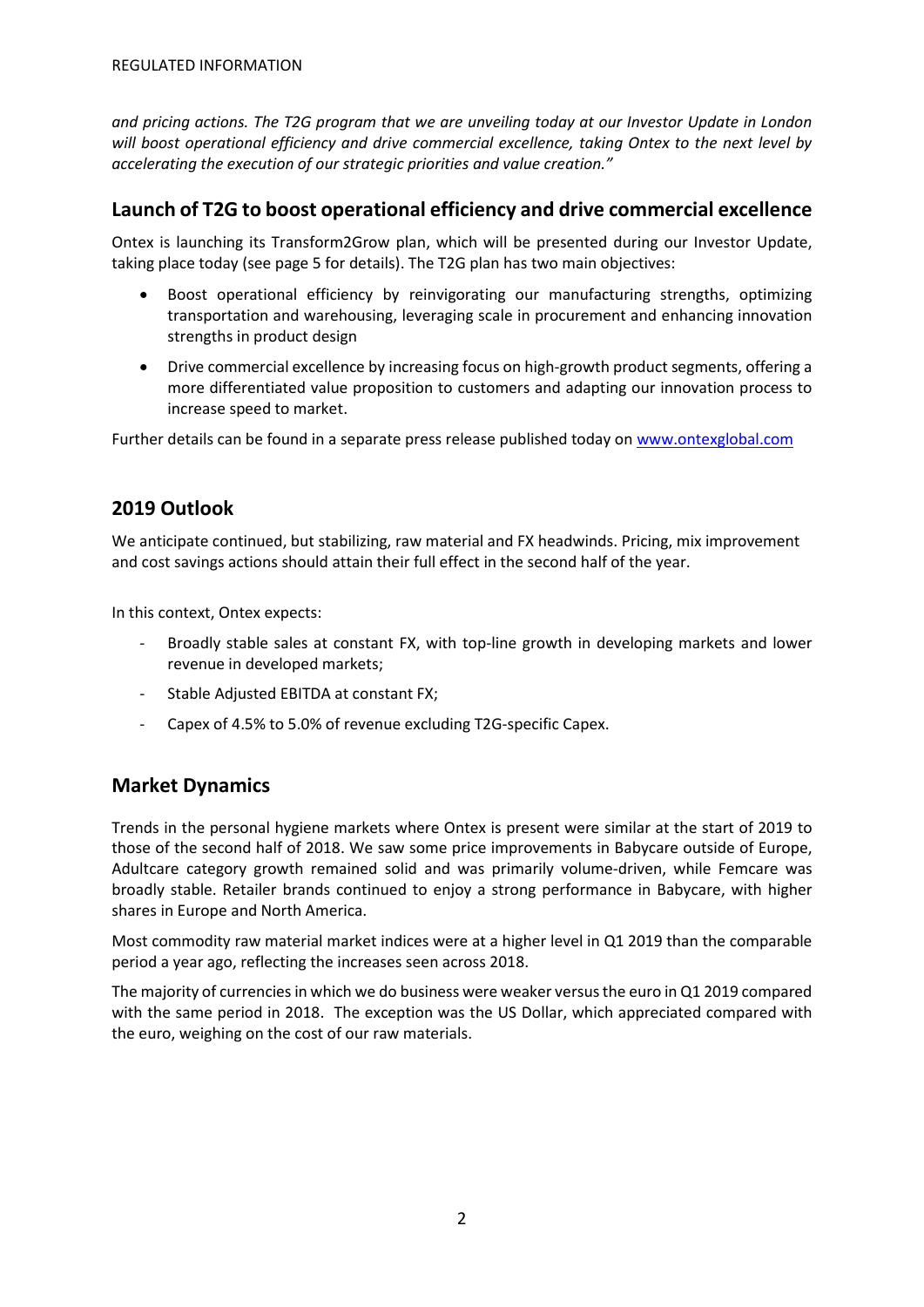# **Operational Review: Categories**

| in $\epsilon$ million           | Q1 2019 | Q1 2018 | % $\Delta$ as reported | $\%$ $\Delta$ at LFL |
|---------------------------------|---------|---------|------------------------|----------------------|
| <b>Ontex Reported Revenue</b> * | 546.2   | 558.1   | $-2.1%$                | $-1.5%$              |
| Babycare                        | 311.4   | 321.8   | $-3.2%$                | $-3.2%$              |
| Adult Inco                      | 173.7   | 174.4   | $-0.4%$                | $+1.5%$              |
| Femcare                         | 54.2    | 57.6    | $-5.9%$                | $-6.3%$              |

*\* Includes €6.9 million of Other in Q1 2019; €4.3 million in Q1 2018*

### **Babycare**

Q1 2019 Babycare revenue decreased by 3.2%. Sales of Baby pants continued to outperform Baby diapers, and we remain committed to serving growing consumer and customer demand for pants as an attractive alternative to diapers. Our local baby diaper brands posted higher revenue in the majority of our markets. The decrease in babycare was driven by contract losses of retailer brands in Europe in H2 2018.

### **Adult Inco**

Revenue in the Adult Inco category was up 1.5% in Q1 2019 versus a strong comparable figure a year ago. Sales in retail channels, comprising our own brands as well as leading retailer brands, increased 8%. In institutional channels, revenue decreased against a high comparable figure last year. Demand for Adult pants was solid across retail and institutional channels.

### **Femcare**

Femcare revenue was 6.3% lower in Q1 2019. Aside from the strong comparable a year ago, this is mainly explained by lower volumes related to contract losses of retailer brands in Europe, where the majority of our revenue is generated.

# **Operational Review: Divisions**

| in $\epsilon$ million         | Q1 2019 | Q1 2018 | % $\Delta$ as reported | $\%$ $\Delta$ at LFL |  |
|-------------------------------|---------|---------|------------------------|----------------------|--|
| <b>Ontex Reported Revenue</b> | 546.2   | 558.1   | $-2.1%$                | $-1.5%$              |  |
| Europe                        | 233.7   | 253.0   | $-7.6%$                | $-6.7%$              |  |
| AMEAA                         | 201.6   | 191.9   | $+5.1%$                | $+5.7%$              |  |
| Healthcare                    | 110.9   | 113.2   | $-2.0%$                | $-2.1%$              |  |

### **Europe**

Revenue in our Europe Division was 6.7% lower in Q1 2019 compared with the same period a year ago. This expected decrease was due to lower volumes on the back of retailer brand contract losses, as mentioned in the FY 2018 results. The benchmark of our performance across key customer criteria carried out in the framework of T2G preparation confirmed many opportunities to return to growth through a number of focused commercial initiatives. This will take time to have a visible impact given the dynamics of retailer brand supply.

### **Americas, Middle East, Africa and Asia (AMEAA)**

AMEAA Division posted solid revenue increase of 5.7% in Q1 2019 versus the same period last year. Revenue growth was broad-based across the majority of markets and all categories. Higher revenue was recorded in the Americas, including in Brazil and the USA, while Mexico was slightly down versus a strong performance in the same period last year. We also saw further growth in the Middle East and Africa. Sales in Asia decreased versus a very high comparable figure the previous year. We continued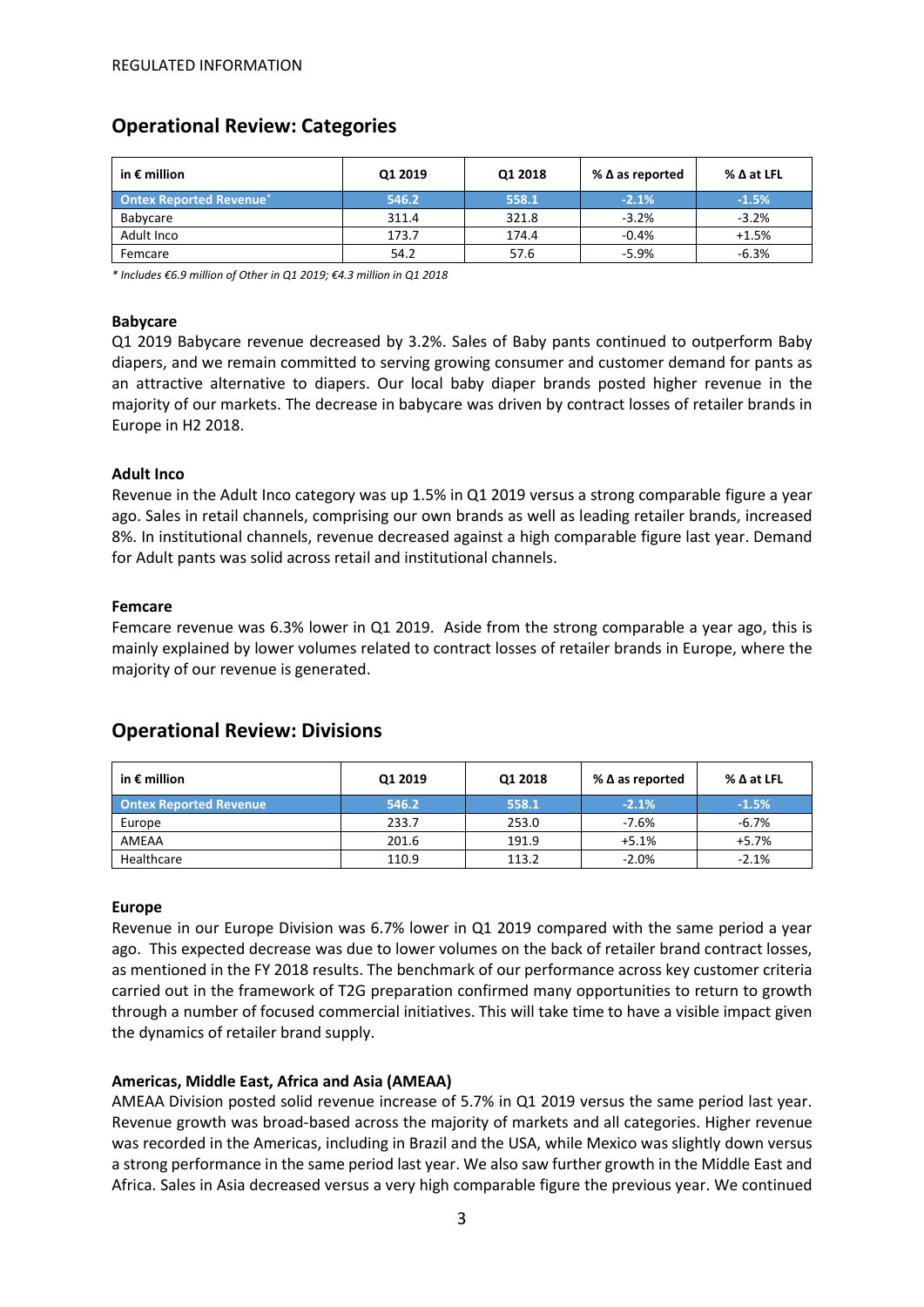to focus on addressing specific consumer needs in each geography with our portfolio of local brands and improving our commercial execution, which will also benefit from T2G initiatives.

#### **Healthcare**

Q1 2019 Healthcare Division revenue was down 2.1% versus an exceptionally strong first quarter in 2018. An ongoing disciplined approach resulted in positive price/mix which was not sufficient to offset the negative volume impact. Sales of adult pants rose in most markets and were up at Division level.

## **Operational Review: Geographies**

| in $\epsilon$ million         | Q1 2019 | Q1 2018 | % $\Delta$ as reported | $\%$ $\Delta$ at LFL |  |
|-------------------------------|---------|---------|------------------------|----------------------|--|
| <b>Ontex Reported Revenue</b> | 546.2   | 558.1   | $-2.1%$                | $-1.5%$              |  |
| Western Europe                | 256.2   | 272.9   | $-6.1%$                | $-6.3%$              |  |
| Eastern Europe                | 66.5    | 70.9    | $-6.2%$                | $-2.8%$              |  |
| Americas                      | 144.3   | 136.2   | $+6.0%$                | $+3.0%$              |  |
| Rest of World                 | 79.1    | 78.1    | $+1.3%$                | $+8.3%$              |  |

Americas and Rest of World posted higher sales, and represented more than 40% of Group revenue.

## **Adjusted EBITDA**

Adjusted EBITDA at constant currency was €61.5 million in Q1 2019, a decrease of 5.2% compared with Q1 2018 pro forma for IFRS 16. Adjusted EBITDA margin at constant currency stood at 11.2%, -40bps versus Q1 2018 on the same basis. On a reported basis, Ontex posted an Adjusted EBITDA of €53.0 million and an Adjusted EBITDA margin of 9.7%.

The resilience of our Adjusted EBITDA margin at constant currency reflects our ongoing efforts to mitigate headwinds through optimized price/mix and cost savings.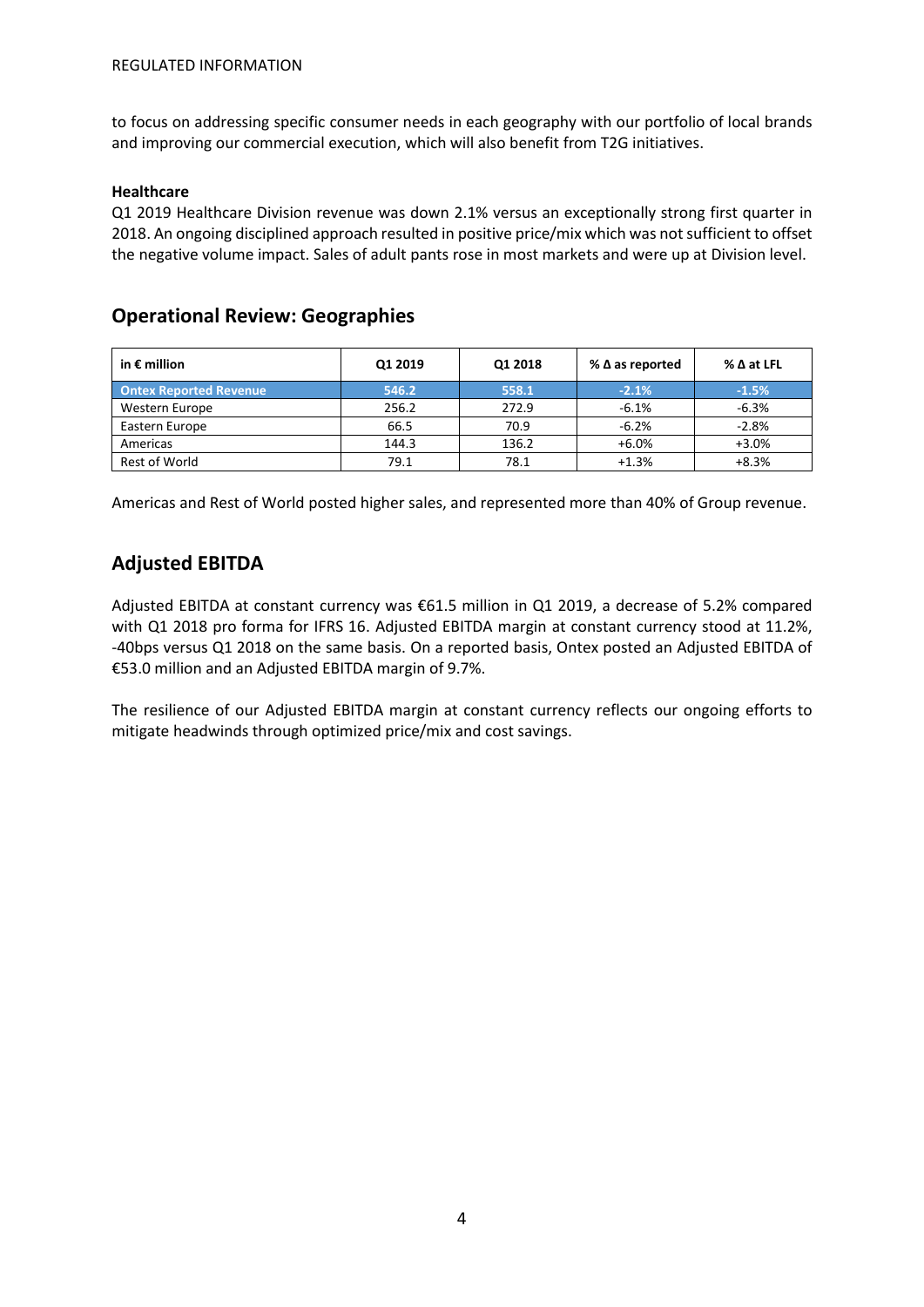# **Corporate information**

The above press release and related financial information of Ontex Group NV for the three months ended March 31, 2019 was authorized for issue in accordance with a resolution of the Board on May 7, 2019.

# **Q1 2019 WEBCAST AND CONFERENCE CALL**

A webcast and conference call for investors and analysts will be held on May 8, 2019 at 7:30am GMT/8:30am CET. A copy of the presentation slides will be available at http://www.ontexglobal.com/

Investors and analysts are invited to join via webcast using the following link:

[https://channel.royalcast.com/ontexgroup/#!/ontexgroup/20190508\\_2](https://channel.royalcast.com/ontexgroup/#!/ontexgroup/20190508_2)

In addition, a limited number of conference call lines will be available. Please dial in 5-10 minutes before the scheduled start time to register your attendance. Dial-in numbers for the call are as follows:

| Belgium              | +32 2 4035816     |
|----------------------|-------------------|
| France               | +33 1 7272 7403   |
| Germany              | +49 69 2222 25429 |
| Netherlands          | +31 20 709 5119   |
| United Kingdom       | +44 207 194 3759  |
| <b>United States</b> | +1 646 722 4916   |
| PIN: 44239235#       |                   |

### **INVESTOR UPDATE WEBCAST**

Management will host an Investor Update for investors and analysts in London on May 8, 2019 at 10:30am GMT/11:30am CET.

The Investor Update will also be webcast and can be accessed through the following link: [https://channel.royalcast.com/webcast/ontexgroup/20190508\\_3/](https://channel.royalcast.com/webcast/ontexgroup/20190508_3/)

## **FINANCIAL CALENDAR 2019**

| AGM                 | May 24, 2019     |
|---------------------|------------------|
| H <sub>1</sub> 2019 | July 31, 2019    |
| Q3 2019             | November 6, 2019 |

## **ENQUIRIES**

**Investors** Philip Ludwig +32 53 333 730 Philip.ludwig@ontexglobal.com

**Press** Gaëlle Vilatte +32 53 333 708 Gaelle.vilatte@ontexglobal.com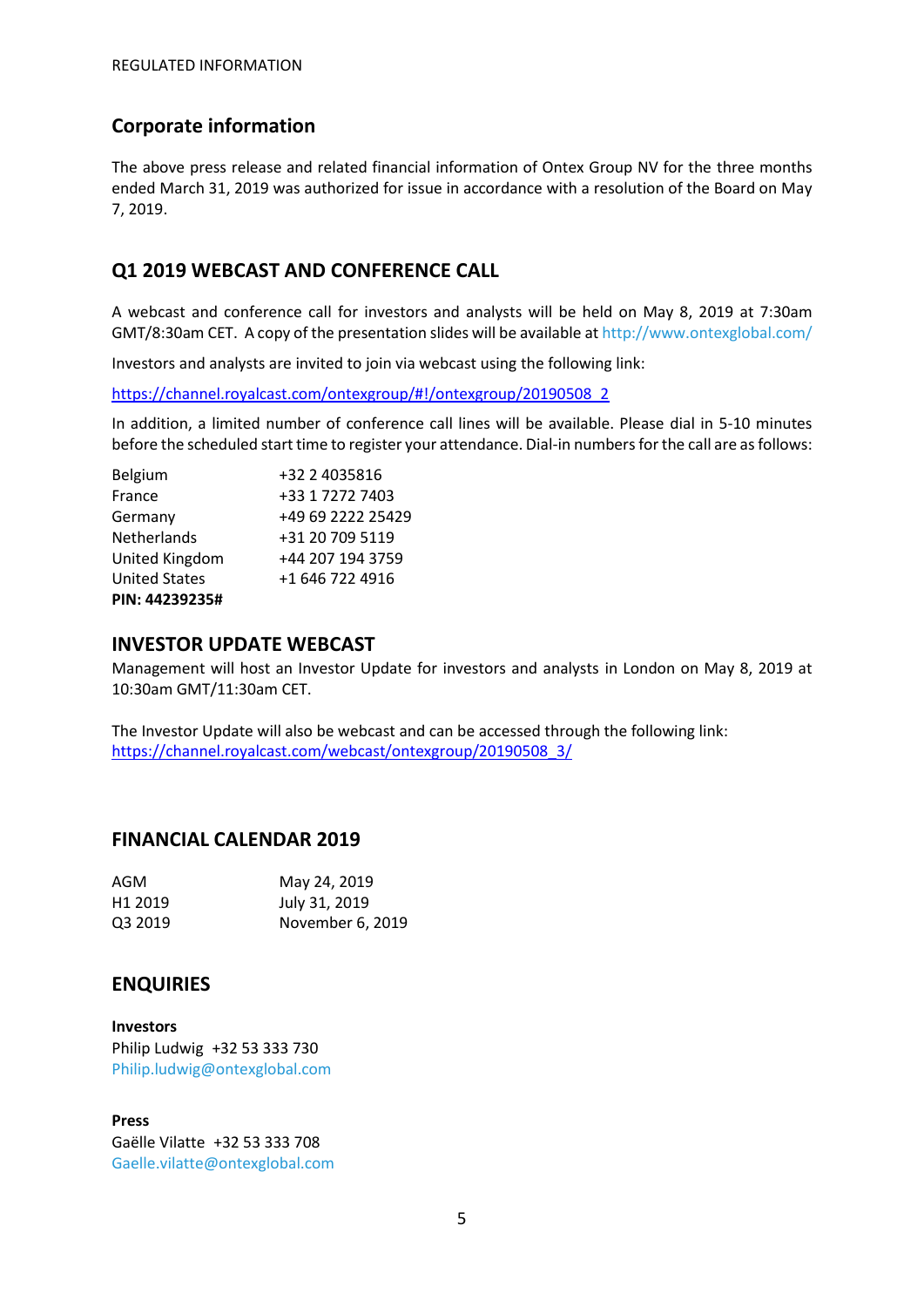# **Annex A – Pro forma impact of IFRS 16 on 2018 EBITDA and net debt**

| $\epsilon$ million                              | Q1            | Q <sub>2</sub> | Q <sub>3</sub> | Q4            | <b>FY 2018</b> |
|-------------------------------------------------|---------------|----------------|----------------|---------------|----------------|
| Adjusted EBITDA as reported in 2018             | 57.5          | 60.2           | 58.1           | 58.2          | 234.0          |
| Adjusted EBITDA margin                          | 10.3%         | 10.5%          | 10.3%          | 9.8%          | 10.2%          |
| Impact of IFRS 16 on Adjusted EBITDA            | 7.4           | 7.3            | 7.3            | 7.5           | 29.6           |
| Adjusted EBITDA proforma IFRS 16 in 2018        | 64.9          | 67.5           | 65.4           | 65.7          | 263.6          |
| Adjusted EBITDA margin proforma IFRS 16 in 2018 | 11.6%         | 11.8%          | 11.5%          | 11.0%         | 11.5%          |
|                                                 | <b>Mar 31</b> | <b>Jun 30</b>  | <b>Sep 30</b>  | <b>Dec 31</b> |                |
| Net debt as reported in 2018                    | 776.0         | 778.3          | 764.8          | 760.0         |                |
| Proforma IFRS 16 impact                         | 147.0         | 142.1          | 153.7          | 147.6         |                |
| Proforma net debt in 2018                       | 923.0         | 920.4          | 918.5          | 907.6         |                |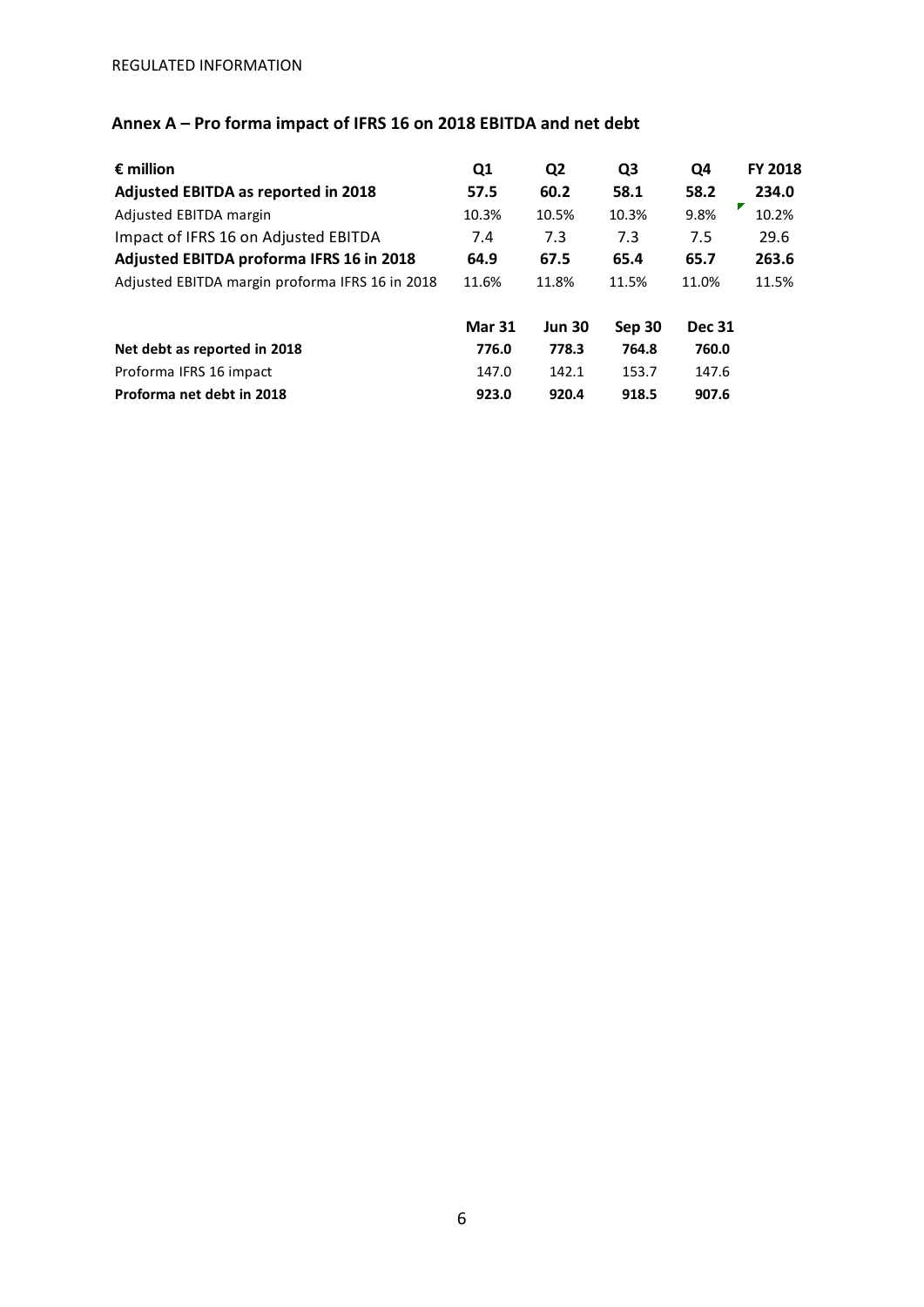#### REGULATED INFORMATION

#### **Alternative Performance Measures**

Alternative performance measures (non-GAAP) are used in this press release since management believes that they are widely used by certain investors, securities analysts and other interested parties as supplemental measure of performance and liquidity. The alternative performance measures may not be comparable to similarly titled measures of other companies and have limitations as analytical tools and should not be considered in isolation or as a substitute for analysis of our operating results, our performance or our liquidity under IFRS.

#### **Like-for-like revenue (LFL)**

Like-for-like revenue is defined as revenue at constant currency excluding change in scope of consolidation or M&A.

#### **Non-recurring Income and expenses**

Income and expenses classified under the heading "non-recurring income and expenses" are those items that are considered by management not to relate to transactions, projects and adjustments to the value of assets and liabilities taking place in the ordinary course of activities of the Company. Non-recurring income and expenses are presented separately, due to their size or nature, so as to allow users of the consolidated financial statements of the company to get a better understanding of the normalized performance of the company. Non-recurring income and expenses relate to:

- acquisition-related expenses;
- changes to the measurement of contingent considerations in the context of business combinations;
- changes to the Group structure, business restructuring costs, including costs related to the liquidation of subsidiaries and the closure, opening or relocations of factories;
- impairment of assets and major litigations.

### **EBITDA and Adjusted EBITDA and related margins**

EBITDA is defined as earnings before net finance cost, income taxes, depreciations and amortizations. Adjusted EBITDA is defined as EBITDA excluding non-recurring income and expenses. EBITDA and Adjusted EBITDA margins are EBITDA and Adjusted EBITDA divided by revenue.

### **Net financial debt/LTM Adjusted EBITDA ratio (Leverage)**

Net financial debt is calculated by adding short-term and long-term debt and deducting cash and cash equivalents. LTM adjusted EBITDA is defined as EBITDA excluding non-recurring income and expenses for the last twelve months (LTM).